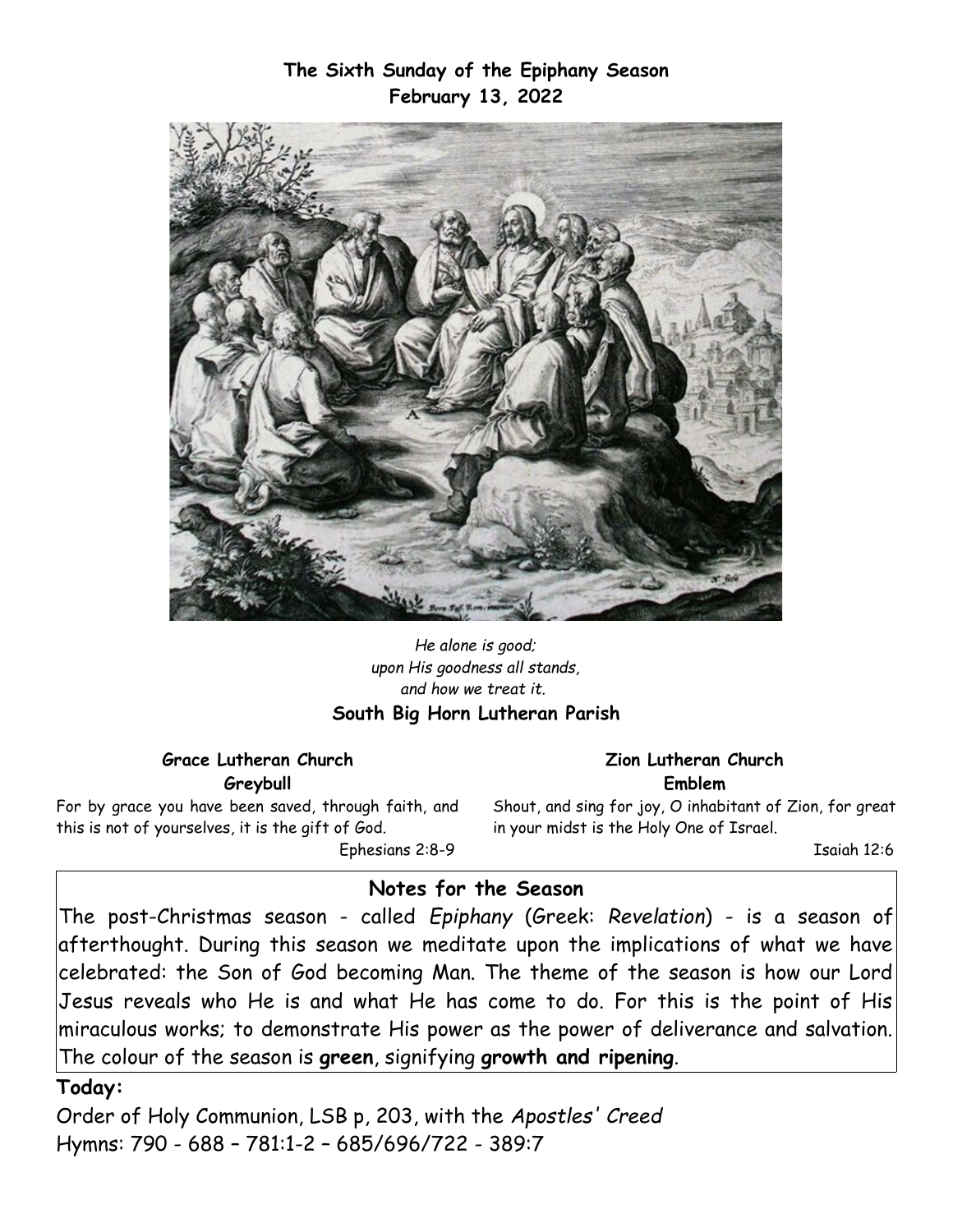## **About Holy Communion**

In the Sacrament we are made one with the risen Christ, and with each other. According to Holy Scripture, oneness in faith and confession is a precondition for such unity. As such, only Christians who share our faith and confession, and who therefore belong to congregations in the fellowship of the Lutheran Church-Missouri Synod, will commune in our church. **Visitors wishing to receive the sacrament** - please speak with Pastor prior to the service. We ask that our guests be respectful of our faith. **We sincerely welcome our visitors**; we assure you that we uphold this practice *also* out of concern for *your* spiritual welfare, and that our Pastor would love to study Scripture with you and help you embrace the full counsel of God, so that we can celebrate the Sacrament in a manner pleasing to God and beneficial for us all.

# **Just so we do not forget:**

*Our Father, who art in heaven. What does this mean?*

With these words God tenderly invites us to believe that He is our true Father and that we are His true children, so that with all boldness and confidence we may ask Him as dear children ask their dear Father. *Of the Small Catechism*

**This we believe** *– from the Confessions of our Church*

We believe, teach, and confess that the faith is not a bare knowledge of the history of Christ, but such a gift of God by which we come to the right knowledge of Christ as our Redeemer in the Word of the Gospel, and trust in Him that for the sake of His obedience alone we have, by grace, the forgiveness of sins, are regarded as holy and righteous before God the Father, and eternally saved. *Formula Concord, the Epitome*

**Church Finance and Administration workshop** at Saint John's Lutheran Church in Lovell on Saturday, February 26, from 10 am. to 2 pm. Our District Business Manager, Mr. Jeffrey Snyder of Casper, will go over things with regards to church administration that not only treasurers should know, but anybody involved in the leadership of a congregation. A free lunch will be provided courtesy of the LCEF. Please let Pastor Tinglund know that you will be attending.

**Lenten Dinners at Grace** at 6 pm., prior to Lenten Worship on Wednesdays, March 2, 9, 16, 23, and 30, and April 6. March 2:Tacos March 9: Carry-in March 16: Spaghetti w/meat sauce March 23: Carry-in March 30: Baked potato dinner April 6: Carry-in *Free will offerings will be take for our Youth Account.*